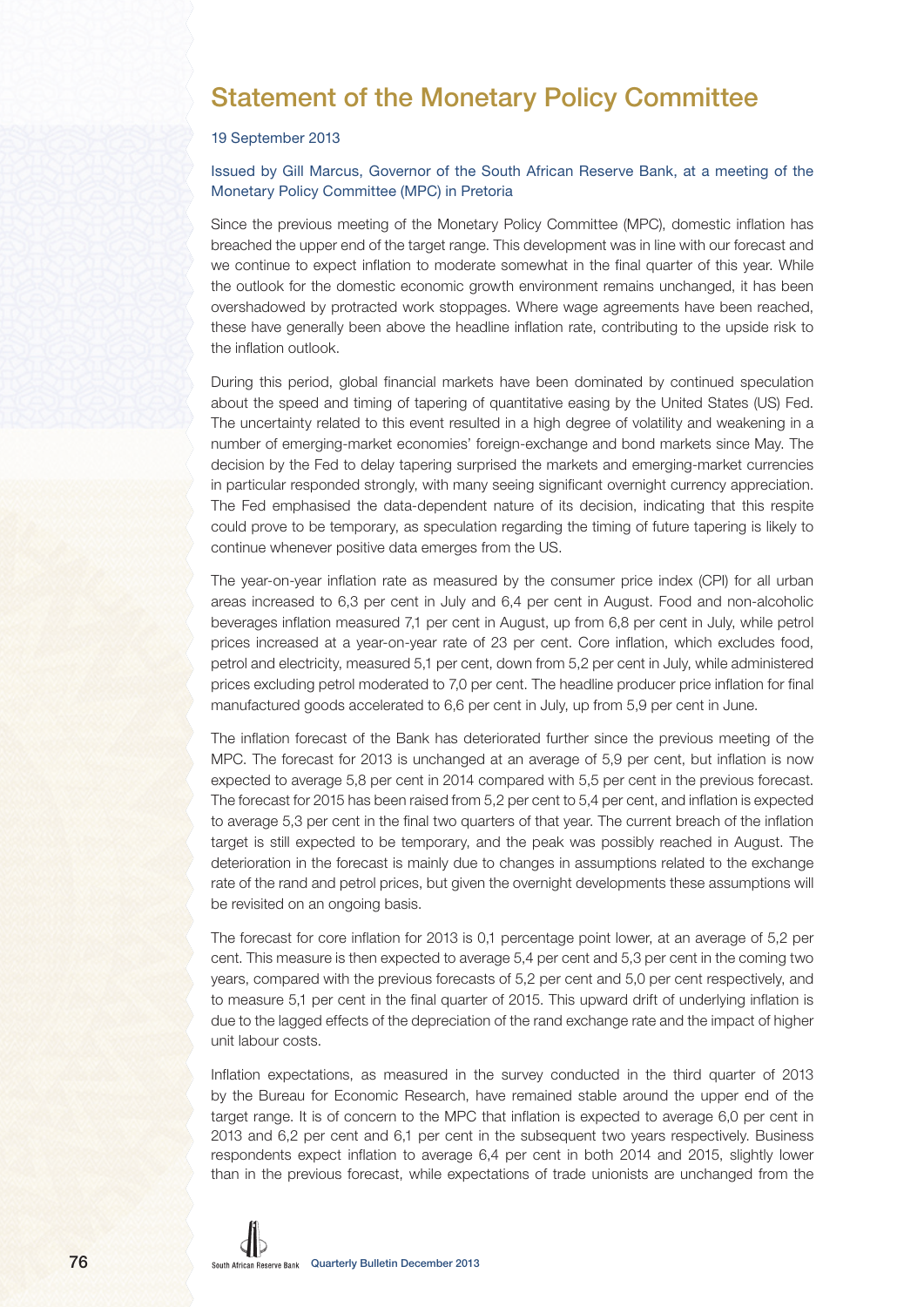previous survey, at 6,2 per cent and 6,3 per cent for these respective years. The expectations of economic analysts have deteriorated slightly since the previous survey but still expect inflation to average below 6,0 per cent over the period, and to average 5,8 per cent and 5,5 per cent in 2014 and 2015 respectively.

Global economic prospects have improved in a number of the advanced economies, but downside risks remain. Growth in the US appears to be gradually improving, despite fiscal headwinds, and most forecasts are for growth in excess of 2,5 per cent in 2014. There are, however, a number of downside risks to the outlook which were also highlighted by the Fed. Financial conditions have tightened since the initial tapering announcement, and there are fears that the significantly higher mortgage rates and the observed downturn in mortgage applications could derail the nascent recovery in the housing market, posing a risk to household consumption expenditure. Fiscal policy is also seen as a source of downside risk, with the debt ceiling issue expected to resurface in mid-October. Failure to find a resolution could result in further unplanned fiscal expenditure cuts.

The eurozone emerged from its protracted recession in the second quarter of 2013 led by Germany, but economic growth is expected to remain weak and below trend for some time. This negative outlook is compounded by fragile political environments in a number of countries, including uncertainty regarding the ability of some of the peripheral countries to meet the conditions of their bail-out clauses amid stringent fiscal consolidation measures and deteriorating debt dynamics, and slow progress towards a banking union. The Japanese economy appears to be responding to the stimulus packages and the weaker yen, but it is still too early to assess the sustainability of the recovery.

Fears of a marked slowdown in China have abated somewhat following strong growth in industrial production in August, amid easing liquidity and bank lending conditions. While there are some concerns that the recent improvement is based on an unsustainable credit boom, growth in excess of 7 per cent in 2014 is generally expected.

The expectation of an end to US quantitative easing prompted a sell-off of emerging-market assets, which has the risk of further undermining the weaker growth outlook that has been apparent for some time. While financial markets in these countries have reacted positively to the Fed's decision not to begin tapering at this stage, the underlying weaknesses are expected to persist.

Monetary policy in the advanced economies remains highly accommodative, and forward guidance suggests that low policy rates will be maintained for some time. Inflation in the advanced economies remains very low but there is speculation that a faster-than-expected decline in the US unemployment rate could prompt an earlier start to normalisation of monetary policy in the US. Some emerging markets, notably Brazil, Indonesia, Turkey and India have either tightened monetary policy in response to currency depreciation, implemented a range of direct controls on capital flows or engaged in direct intervention in the foreign-exchange markets.

The exchange rate of the rand has been highly volatile since the previous meeting of the MPC, against the backdrop of a widening current-account deficit, domestic labour disputes, and the reversal of capital flows to emerging-market economies. The rand's strong co-movement with other emerging-market currencies suggests that external factors predominated over this period. Since the previous MPC meeting, the rand has fluctuated in a range between around R9,55 and R10,50 against the US dollar and appreciated by 2,3 per cent against the dollar, but is more or less unchanged on a trade-weighted basis.

The uncertainties related to possible changes in US monetary policy have been reflected in the volatile non-resident activity in the domestic bond and equity markets. Following net sales of domestic bonds to the value of R17,9 billion between May and August in reaction to the Fed tapering announcement, non-residents have been net purchasers of bonds in September to the value of R9,3 billion, bringing the cumulative total since the beginning of the year to R14,9 billion. Non-resident appetite for domestic equities has remained strong following net sales in 2011 and 2012, with year-to-date net purchases of R28,3 billion.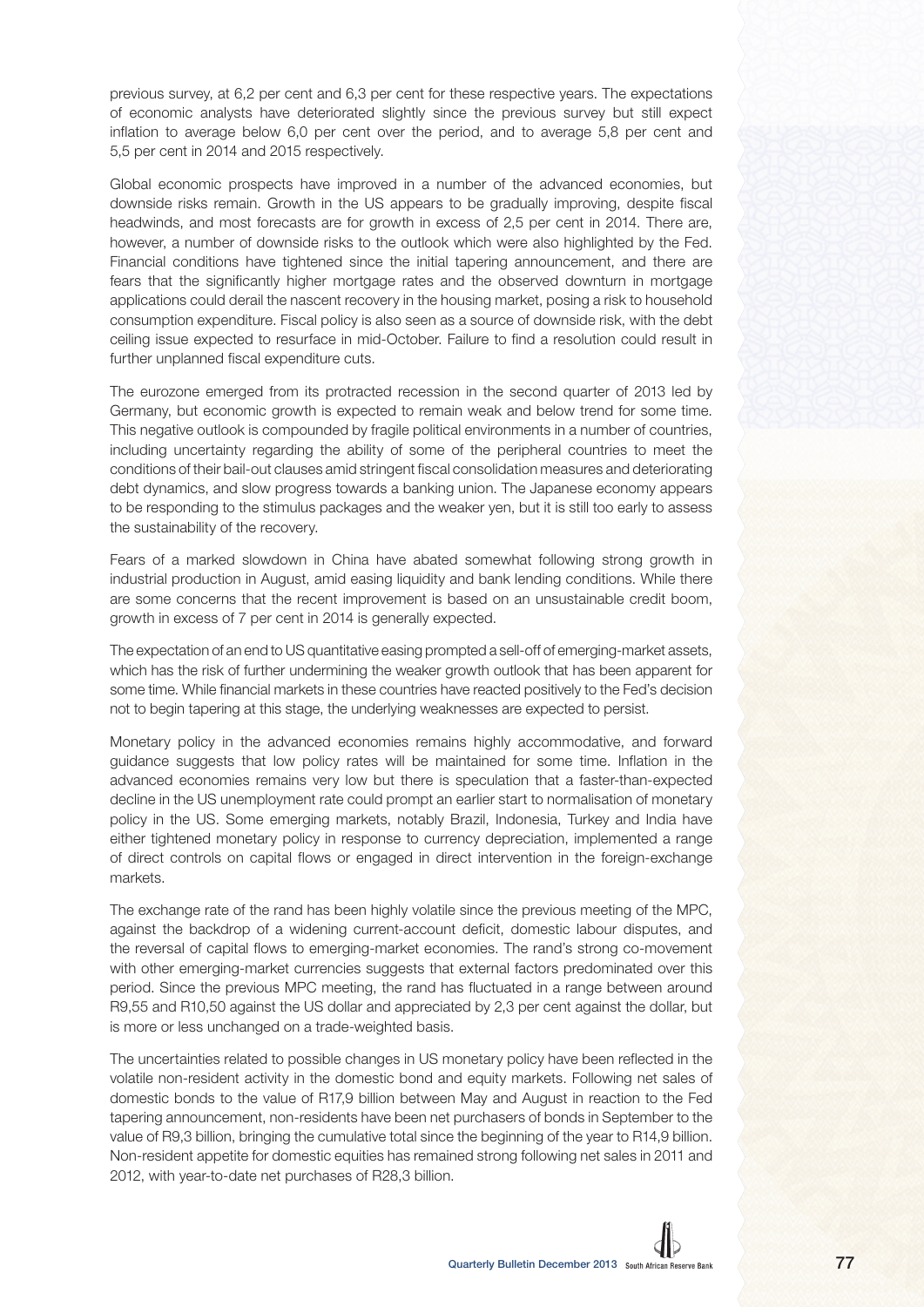The risks to the inflation outlook from the exchange rate remain elevated and dependent on its future trend. A sustained depreciation trend could pose a significant risk to the inflation outcome. While there are some signs of generalised price pressures evident in the producer price index, to date the pass-through to consumer price inflation has been relatively muted, given the weak pricing power in the current low growth environment.

The rand is expected to remain sensitive to global sentiment as well as to the current-account deficit, which widened to 6,5 per cent of gross domestic product (GDP) in the second quarter of 2013. The deficit is expected to narrow in the coming months in response to the depreciated currency. However, this response is expected to be slow, given the import-intensive nature of capital expenditure by the state-owned enterprises in particular. Furthermore, export revenues are hampered by weak external demand, strike activity in the mining and motor vehicles sectors in particular, and declining terms of trade. The stepping up of exports is critical to address the current account deficit. While the rand has appreciated significantly in the last few days, the experience of the past few months is indicative of its vulnerability to future changes in US monetary policy.

The domestic growth outlook is unchanged since the previous MPC meeting. The real GDP growth rate of 3,0 per cent recorded in the second quarter of 2013 was driven mainly by a recovery in the manufacturing sector, following the marked contraction in the first quarter. Despite the rebound, growth was below the estimated potential of around 3,5 per cent and the negative output gap widened further. The Bank's forecast of GDP growth is unchanged: we still expect growth to average 2,0 per cent in 2013, and 3,3 per cent and 3,6 per cent in the next two years respectively. The composite leading business cycle indicator of the Bank declined slightly in June, continuing its broadly sideways movement, confirming the subdued growth outlook. Business sentiment remains weak: the RMB/BER Business Confidence Index declined from 48 index points in the second quarter to 42 index points in the third quarter.

There are, however, tentative signs of improvement in the manufacturing sector. The Kagiso PMI increased to its highest level in 6 years, and in July the physical volume of manufacturing production increased by 3,5 per cent on a month-to-month basis, and 5,4 per cent year on year. Capacity utilisation also increased marginally in the second quarter of 2013 to 81,3 per cent. Despite these positive trends, manufacturing output is expected to be adversely affected by protracted strikes, particularly in the motor vehicle sector. Mining output, which contracted in the second quarter, is expected to contribute positively to growth in the third quarter, following strong increases in production in July and a relatively quick resolution of the strikes in the gold-mining sector.

Growth in real gross fixed capital formation remains relatively weak, at an annualised rate of 2,7 per cent in the second quarter of 2013. A positive feature is the acceleration in the growth of private-sector fixed investment expenditure to 4,4 per cent, which more than offset the decline in outlays by the public corporations, mainly due to unplanned construction delays. Gross fixed capital formation as a percentage of GDP increased marginally to 19,5 per cent in the second quarter, still well below the levels of around 24 per cent reached in 2008 and the National Development Plan target of 30 per cent by 2030.

Employment trends remain extremely subdued, consistent with the slow pace of economic growth. According to the Quarterly Employment Statistics (QES) of Statistics South Africa (Stats SA), formal non-agricultural employment increased by a mere 7,000 employees or 0,1 per cent between the quarters ended June 2012 and June 2013. Of great concern is the loss of jobs in the tradeable sectors of the economy. Over this period there was a loss of 23 000 employees in the mining sector and a total of 7 000 in the manufacturing and construction sectors, while there was an increase of 26 000 employees in the community, social and personal services industry.

Growth in final consumption expenditure by households has been on a declining trend since the first quarter of 2012, but may have bottomed out, having increased from 2,3 per cent in the first quarter to 2,5 per cent in the second quarter. There was a notable increase in the consumption of durable goods, which could include pre-emptive buying ahead of possible exchange rate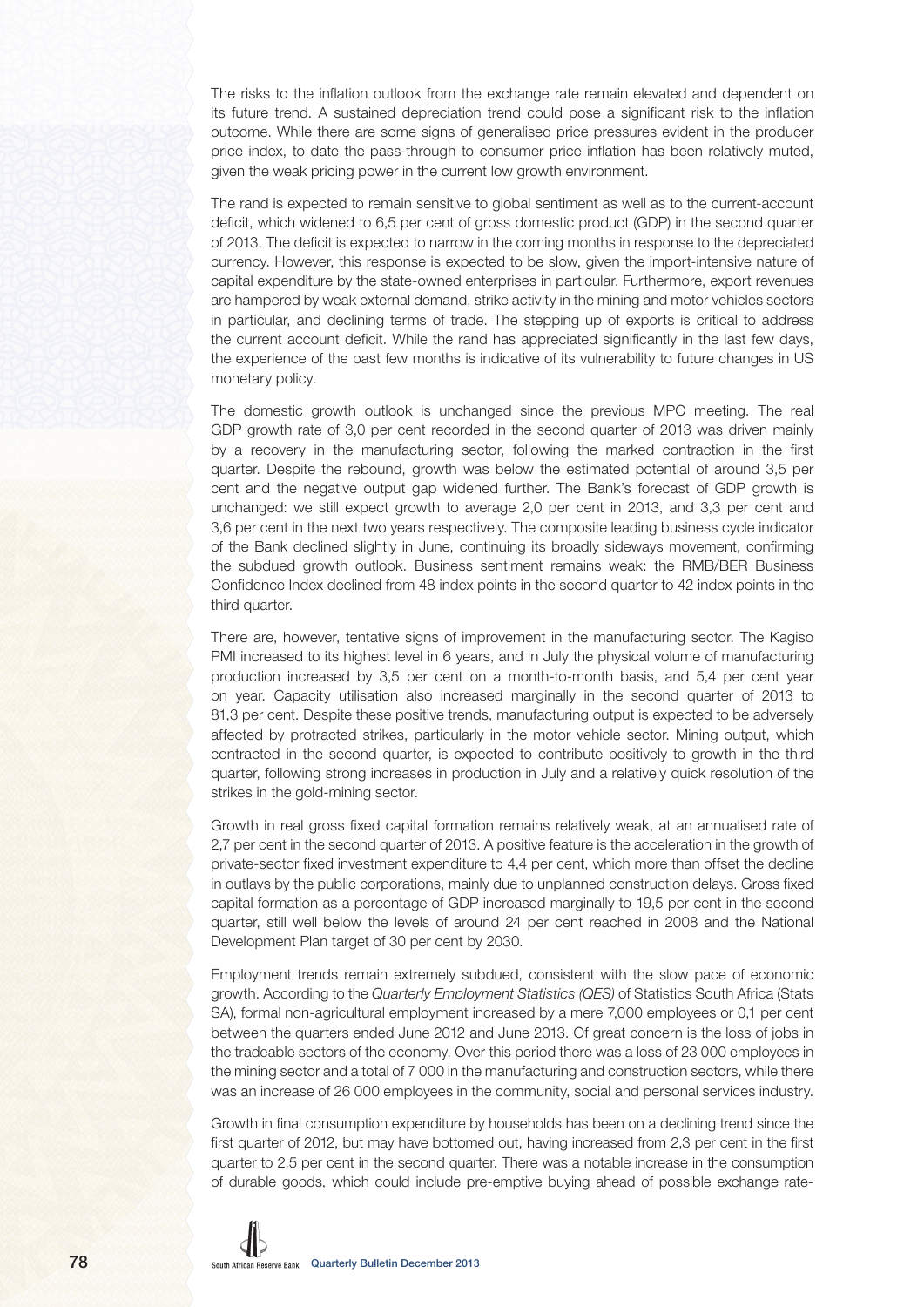induced price increases, as reflected in the sharp decline in new vehicle sales in August. The moderate trend in consumer demand is also reflected in the 2,8 per cent year-on-year increase in retail trade sales in July, and the month-on-month decline of 0,5 per cent.

The FNB/BER Consumer Confidence Index increased significantly in the third quarter and expenditure is expected to be positively affected by high wage settlements and positive wealth effects. Nevertheless, consumption expenditure growth is expected to be constrained by low employment creation, high household debt levels, declining rates of credit extension to households, and high petrol and electricity price increases, all of which are likely to curtail discretionary spending.

The trend of wage settlements remains an upside risk to inflation and job creation. The current wage bargaining round has seen a wide range of settlements, generally above the current inflation rate. According to Andrew Levy Employment Publications, the overall average wage settlement rate in collective bargaining agreements was 7.9 per cent in the first half of 2013 and this is likely to have increased in the third quarter. According to data derived from the QES, average salary and wages per worker over four quarters increased by 8,7 per cent in the quarter ending June 2013, but when accounting for productivity increases, the unit labour cost increase amounted to 6,8 per cent. The ultimate impact on inflation will depend in part on the increase in the total wage bill, as the impact of higher wages may be offset by job losses or slower employment creation. We are concerned that the increase in productivity, although relatively low, reflects job losses and a switch to more capital intensive production.

The moderate pace of bank credit extension to the private sector has been maintained with twelve-month growth of 8,7 per cent in total loans and advances recorded in July. Instalment sale credit and leasing finance remained robust, while growth in general loans to households, which is mainly unsecured lending, declined to 20,2 per cent in July, the lowest rate of growth since August 2010. The shorter-term trends for unsecured lending are more marked, with growth in the three months to July measuring 11,0 per cent and negative growth in loans of less than R30 000. Growth in mortgage credit extension has remained subdued. Twelvemonth growth in credit extension to the corporate sector declined from 10,5 per cent in June to 8,7 per cent in July, with some indications that this reflects a lack of demand by corporates. They remain relatively cash flush and have also placed increasing reliance on corporate bond issues.

Food prices are a risk to the inflation outlook, although the continued downward trend of international food prices has helped to offset the impact of the weaker rand on maize and wheat prices. Consumer food inflation measured 7,4 per cent in August, while at the producer price level, manufactured food price inflation measured 7,5 per cent in July. Price increases of agricultural products, by contrast, were muted at 0,5 per cent in July, with year-on-year declines in the prices of cereals and meat, but strong increases, of 21,4 per cent, in fruit and vegetable prices.

The immediate risks to inflation from international crude oil prices appear to have abated for now following a decline in the political risk premium, but prices remain highly sensitive to developments in the Middle East in particular. Having increased to a level of around US\$118 per barrel in response to events in Egypt and Syria, the price has since moderated to around US\$110 as the risk of US military action in Syria has subsided. Petrol prices increased at a yearon-year rate of 23,0 per cent in August, but favourable base effects and the small decline in the price in September are likely to result in a far lower rate of petrol price inflation in that month. The combination of a lower oil price and a stronger exchange rate observed in recent days is likely to result in a further moderate price decline in October, reversing the expectation earlier in the month of a further significant increase.

The MPC assesses the risks to the inflation outlook to be on the upside, mainly due to exchange rate and wage pressures. The decision of the Fed to delay tapering has provided a temporary reprieve to the exchange rate. However, the continued uncertainty relating to the timing of the inevitable slowdown in bond purchases and its data-dependent nature imply that emergingmarket currencies, including the rand, are likely to experience a protracted period of volatility. In